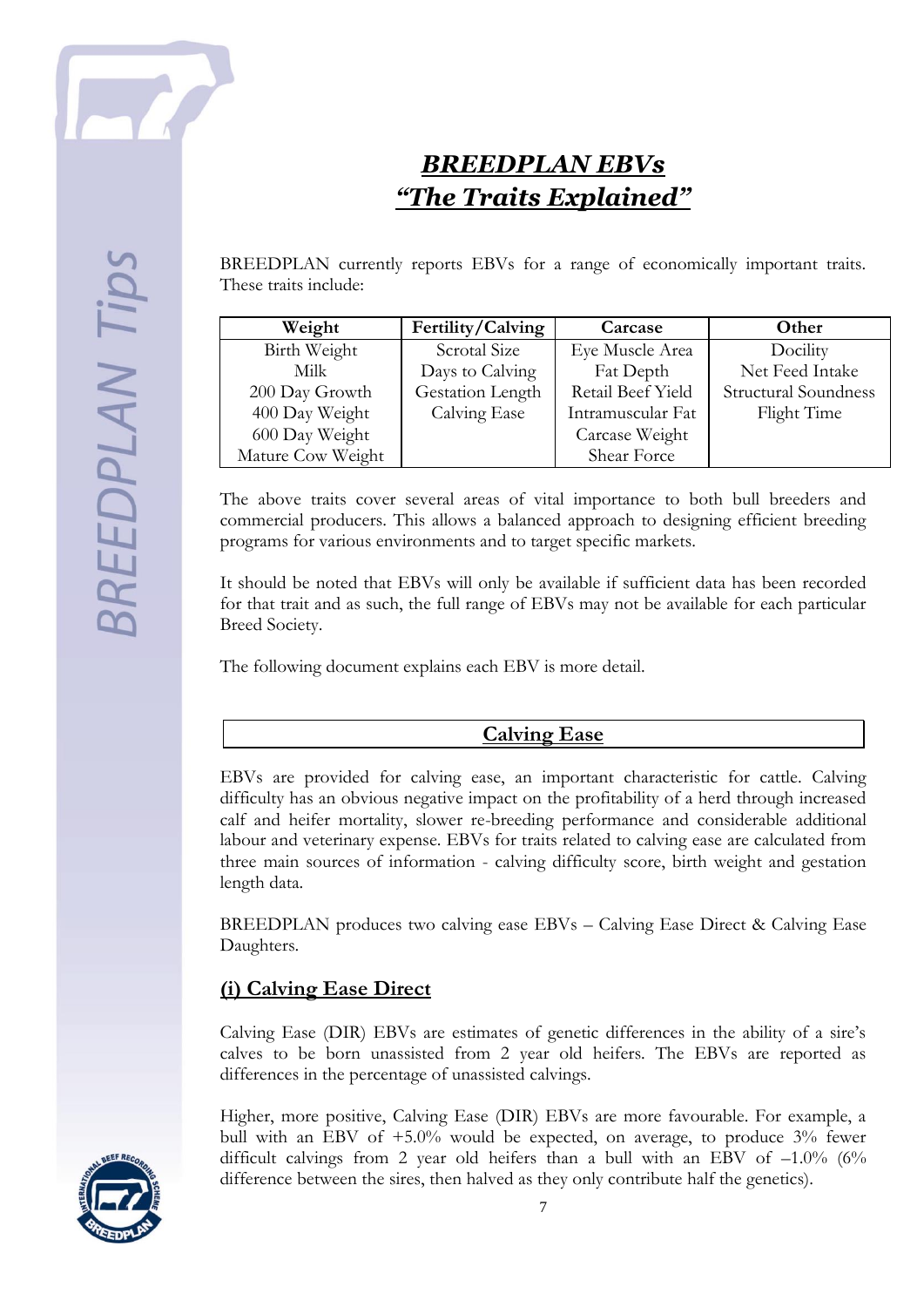## **(ii) Calving Ease Daughters**

Calving Ease (DTRS) EBVs are estimates of genetic differences in the ability of a sire's daughters to calve at 2 years of age without assistance. The EBVs are also reported as differences in the percentage of unassisted calvings.

Higher, more positive, Calving Ease (DTRS) EBVs are more favourable. For example, a bull with an EBV of +4.0% would be expected to on average produce daughters that have 3% less calving problems when calving at 2 years of age than the daughters of a bull with an EBV of –2.0%.

#### **Gestation Length**

Gestation Length EBVs are estimates of genetic differences between animals in the number of days from the date of conception to the calf birth date. Gestation Length EBVs are expressed in days and are calculated from the joining date and birth date records for calves conceived by either AI or Hand Mating.

Shorter gestation length is generally associated with lighter birth weight, improved calving ease and improved re-breeding performance among dams. In addition, calves born with a shorter gestation length are often heavier at weaning due to more days of growth. Consequently, lower or more negative Gestation Length EBVs are considered to be more favourable. For example, a bull with a Gestation Length EBV of –2 days would be expected to produce calves that are born earlier, and more easily, than a bull with a Gestation Length EBV of +2 days.

#### **Birth Weight**

Birth Weight EBVs are estimates of genetic differences between animals in calf birth weight. Calf birth weight is the biggest genetic contributing factor causing calving difficulty in heifers.

Birth Weight EBVs are expressed in kilograms (kgs) and are calculated based on weights of calves taken at birth. Small, or moderate, Birth Weight EBVs are more favourable. For example, a bull with a Birth Weight EBV of +2 kg would be expected to produce lighter calves at birth than a bull with a Birth Weight EBV of +6 kg, with a lower risk of a difficult birth.

Please note, whilst low Birth Weight EBVs are favoured for calving ease they are also generally associated with lower overall growth potential. Consequently, birth weight and growth need to be carefully balanced. Fortunately, animals can be found that have both moderate Birth Weight EBVs and above average EBVs for later growth.

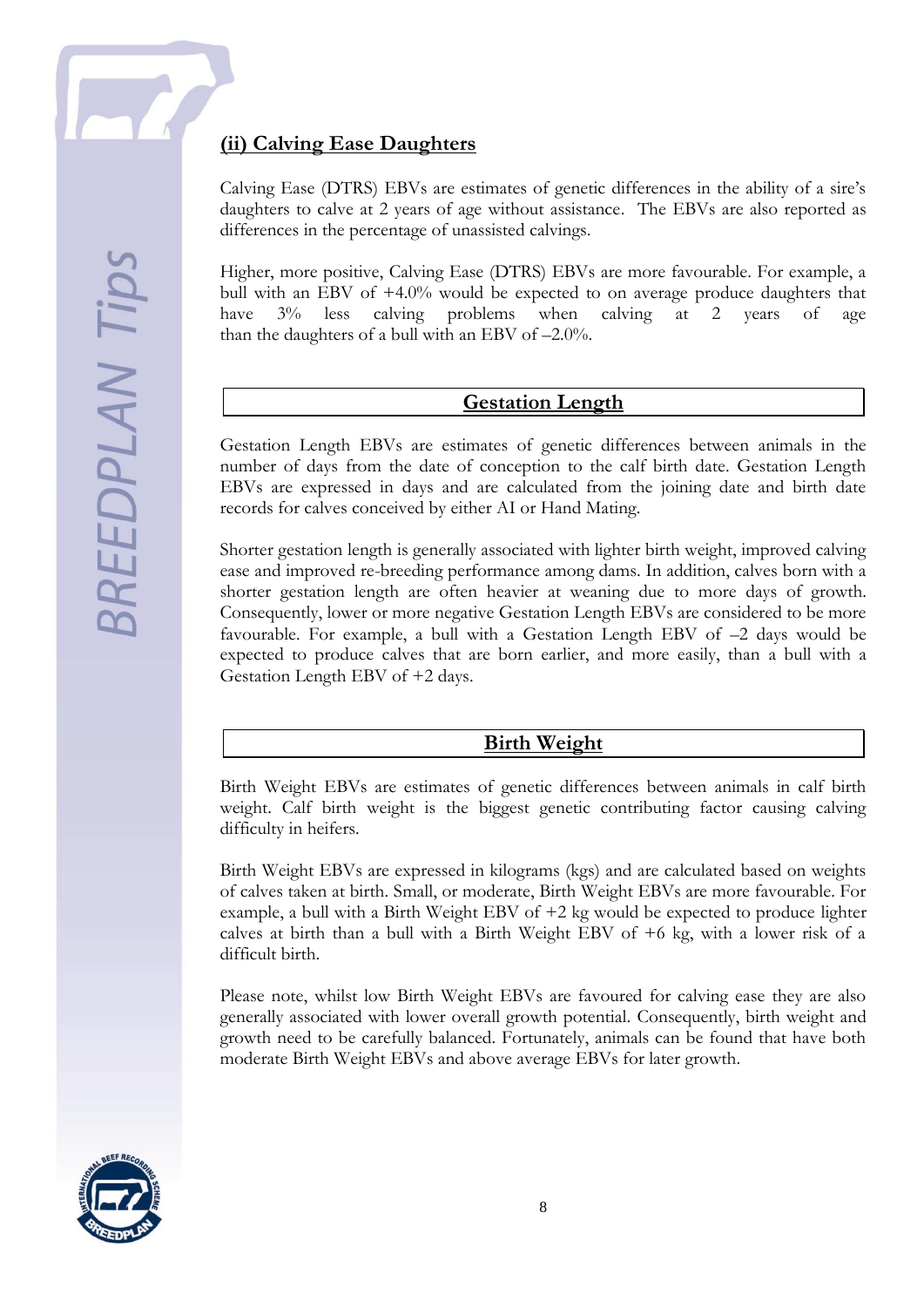**BREEDPLAN Tip** 

### **200 Day Milk**

200 Day Milk EBVs are estimates an animal's maternal effect on the 200 day weight of its calf. In the case of sires, this estimates the maternal effect that his daughters will have on the 200 day weight of their progeny. The 200 Day Milk EBV is expressed as kilograms (kg) of calf live weight at 200 days (i.e. the expected difference in the weight of the calf at 200 days due to the maternal effect (milk) of the cow). The 200 Day Milk EBV is calculated by partitioning the difference in the 200 day weight of calves into growth and milk components.

The optimum level of milk production potential among beef cows is dependent upon the production system and environment in which the cows are run. Selection for increased milk production may be warranted when cows are run under good nutritional conditions and calves are sold as weaners. However, some environments may not support high milking cows.

Larger, more positive, 200 Day Milk EBVs are generally more favourable, depending on the environment. For example, a bull with a 200 Day Milk EBV of +15 kg would be expected to sire daughters with higher milk production than a bull with 200 Day Milk EBV of +5 kg. This higher milk production potential should be reflected through higher weaning weights among the daughter's calves.

#### **Growth**

In general, with all other things being equal, higher growth rates will lead to higher profitability. In most economic analyses conducted positive emphasis on growth is warranted. BREEDPLAN calculates three growth EBVs – 200 Day Growth, 400 Day Weight & 600 Day Weight.

These EBVs are the best prediction of the animal's ability to grow to weaning (200 day), yearling (400 day) and later ages (600 day). 200 Day Growth EBVs are therefore important to vealer breeders, 400 Day Weight EBVs for yearling breeders and 600 Day Weight EBVs for breeders of heavy steers. These EBVs are closely linked genetically but there is some scope to select for them individually.

## **(i) 200 Day Growth**

200 Day Growth EBVs are estimates of the genetic differences between animals in live weight at 200 days of age due to their genetics for growth. 200 Day Growth EBVs are expressed in kilograms (kg) and are calculated from the weights of calves taken between 80 and 300 days of age.

This EBV is a measure of an animal's early growth to weaning. It is an important trait for breeders turning off animals as vealers or weaners. Larger, more positive, 200 Day Growth EBVs are generally more favourable. For example, a bull with a 200 Day Growth EBV of +30 kg would be expected to produce heavier calves at 200 days of age (or weaning) compared to a bull with a 200 Day Growth EBV of +10 kg.

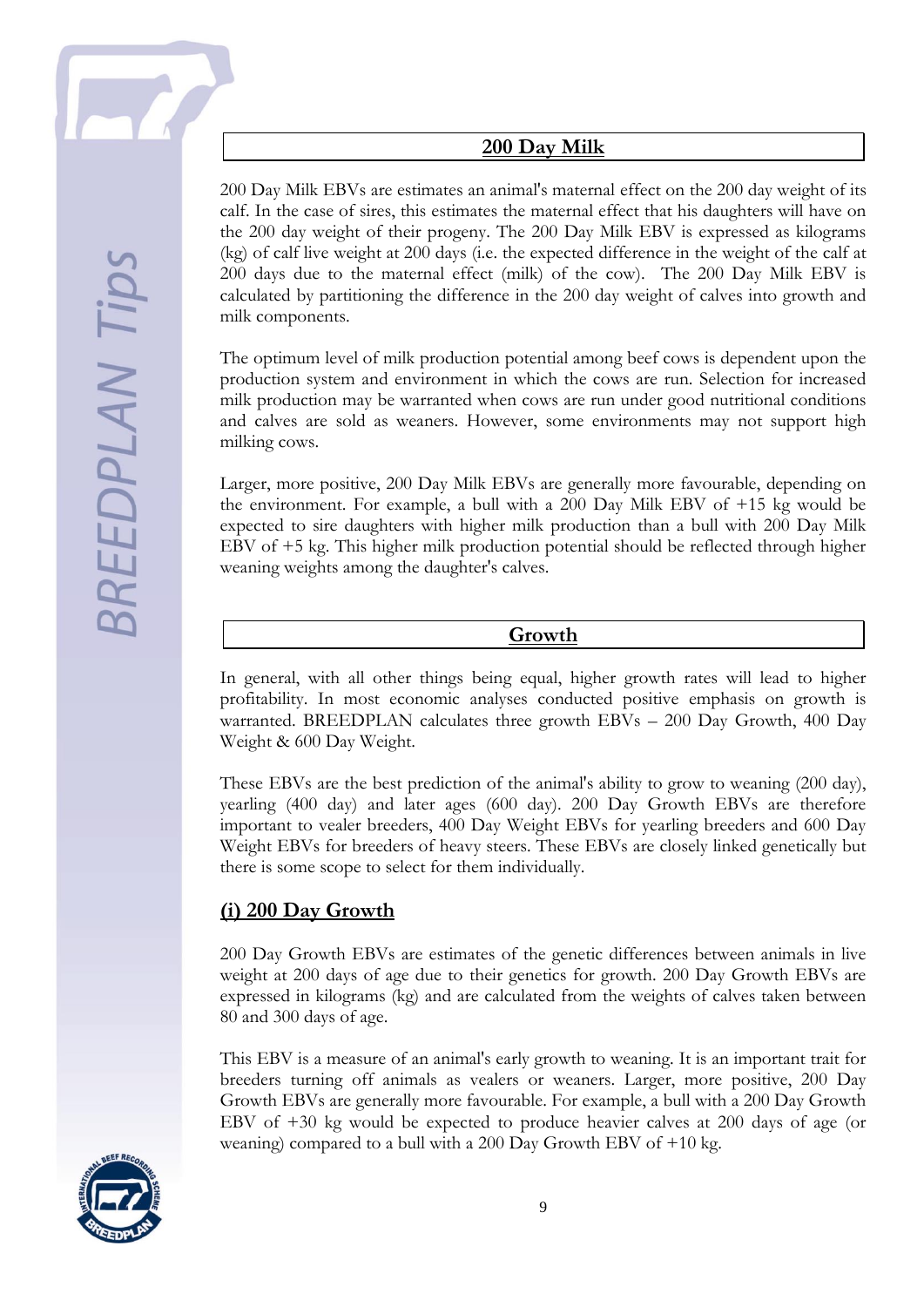## **(ii) 400 Day Weight**

400 Day Weight EBVs are estimates of the genetic differences between animals in live weight at 400 days of age. 400 Day Weight EBVs are expressed in kilograms (kg) and are calculated from the weights of calves taken between 301 and 500 days of age.

This EBV is an important trait for breeders turning off animals as yearlings. Larger, more positive, 400 Day Weight EBVs are generally more favourable. For example, a bull with a 400 Day Wt EBV of +50 kg would be expected to produce heavier calves at 400 days of age (12-14 months) compared to a bull with a 400 Day Wt EBV of  $+30$  kg.

## **(iii) 600 Day Weight**

600 Day Weight EBVs are estimates of the genetic differences between animals in live weight at 600 days of age. 600 Day Weight EBVs are expressed in kilograms (kg) and are calculated from the weights of calves taken between 501 and 900 days of age.

This EBV is an important trait for breeders targeting the production of animals suited for heavy weight grass or grain fed markets. Larger, more positive, 600 Day Weight EBVs are generally more favourable. For example, a bull with a 600 Day Wt EBV of +70 kg would be expected to produce heavier calves at 600 days of age (18-20 months) compared to a bull with a  $600$  Day Wt EBV of  $+40$  kg.

#### **Mature Cow Weight**

Mature Cow Weight EBVs are estimates of the genetic differences between cows in live weight at 5 years of age. Mature Cow Weight EBVs are expressed in kilograms (kg) and are calculated from weights taken on the cow when her calf's 200 day (weaning) weight is being measured.

Mature Cow Weight EBVs are an indicator of:

• Cow Feed Requirements – in general, lighter cows will tend to eat less and consequently have lower feed requirements and be less expensive to maintain.

 Cull Cow Values – the major determinant in the value of cull cows in a commercial herd will be live weight. Consequently, heavier cows may provide higher returns from the sale of cull cows.

A cow with a Mature Cow Weight EBV of +80 kg would be expected to have a higher mature weight than a cow with a Mature Cow Weight EBV of +60 kg.

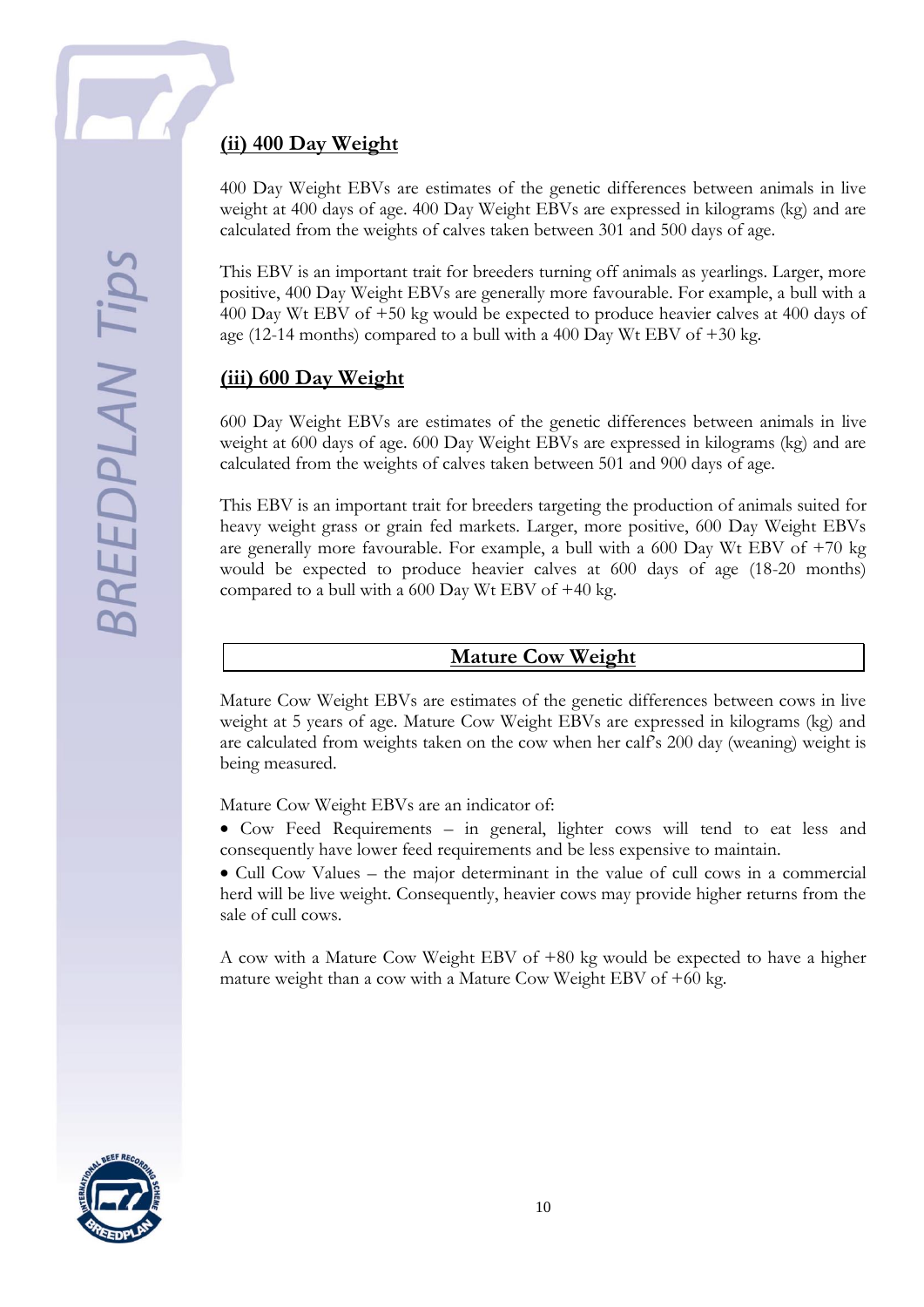#### **Scrotal Size**

Scrotal Size EBVs are estimates of the genetic differences between animals in scrotal circumference at 400 days of age. Scrotal Size EBVs are expressed in centimetres (cm) and are calculated from scrotal circumference measurements taken on bulls between 300 and 700 days of age.

Increased scrotal circumference is associated with increased semen production in bulls, and earlier age at puberty of bull and heifer progeny. Increased scrotal circumference also has a favourable relationship with days to calving, such that bulls with larger scrotal circumference tend to have daughters with shorter days to calving.

Larger, more positive, Scrotal Size EBVs are generally more favourable. For example, a bull with a Scrotal Size EBV of +4 cm would be expected to produce sons with larger testicles at yearling age and daughters that reach puberty earlier than the progeny of a bull with a Scrotal Size EBV of -4 cm.

#### **Days to Calving**

Days to Calving EBVs are estimates of genetic differences between animals in time from the start of the joining period (i.e. when the female is introduced to a bull) until subsequent calving. Days to Calving EBVs are expressed in days and are calculated from the joining records submitted for females.

The Days to Calving EBV promotes those cows that calve earlier in the season compared to those that calve later, while penalising those cows that do not calve. Variation in days to calving is mainly due to differences in the time taken for females to conceive after the commencement of the joining period.

Lower, or more negative, Days to Calving EBVs are generally more favourable. For example, a bull with a Days to Calving EBV of -5 days would be expected to produce daughters that conceive earlier in the joining period than the daughters of a bull with a Days to Calving EBV of +5 days. Females with shorter Days to Calving EBVs also tend to be those that show early puberty as heifers and return to oestrous earlier after calving.

#### Time between first mating and calf being born



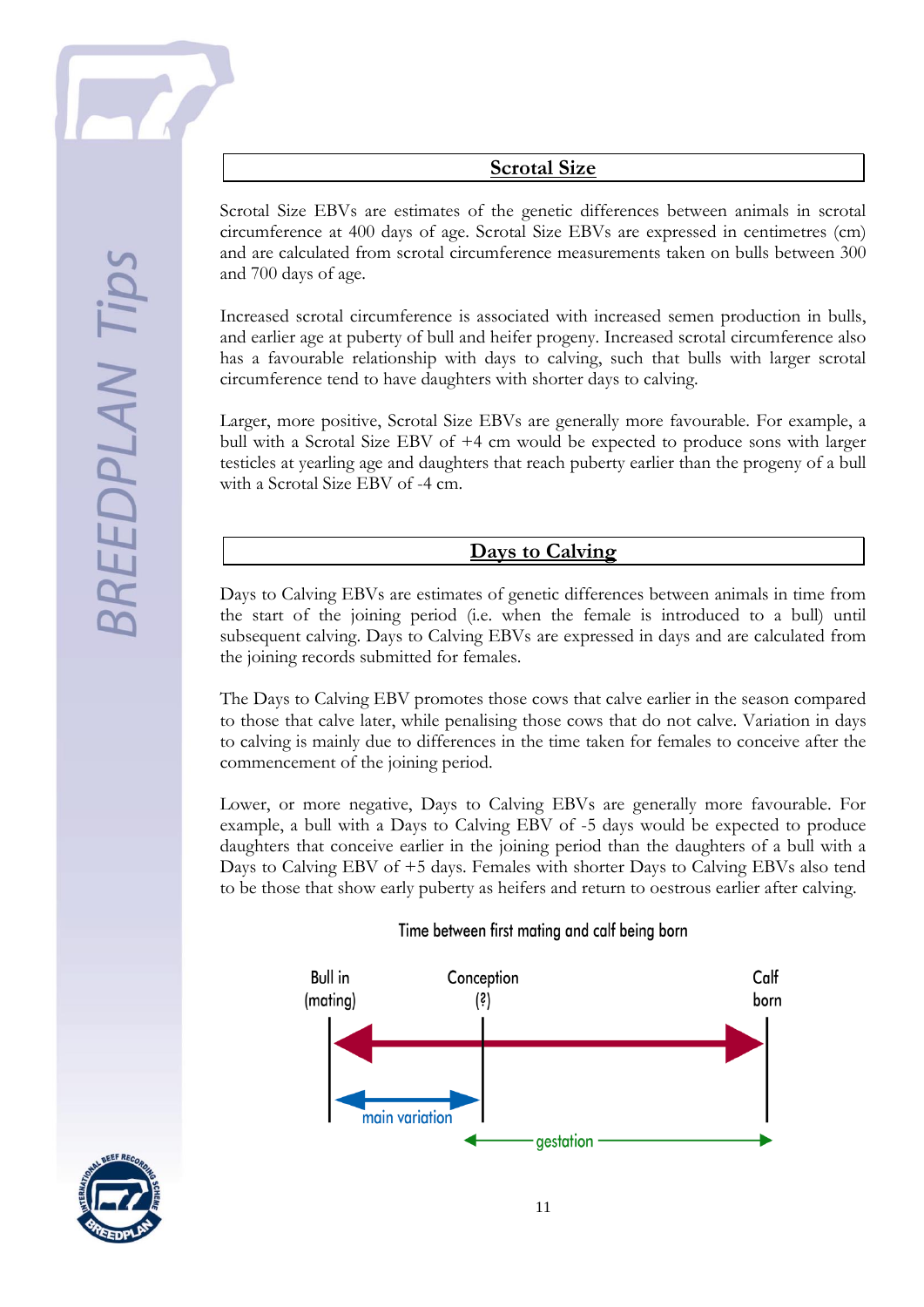#### **Carcase**

BREEDPLAN combines both live animal ultrasound scanning information with abattoir chiller carcase data to calculate EBVs that provide information regarding the genetic differences in carcase composition between animals. Carcase EBVs provide a useful tool to assist breeders in targeting animals that meet production and market requirements.

BREEDPLAN currently produces seven Carcase EBVs:

- Carcase Weight
- Rib Fat Depth
- Rump Fat Depth
- Eye Muscle Area
- Intramuscular Fat (Marbling)
- Retail Beef Yield
- Shear Force

## **(i) Carcase Weight**

Carcase Weight EBVs are estimates of the genetic differences between animals in hot standard carcase weight (as defined by AUSMEAT) at 650 days of age. Carcase Weight EBVs are expressed in kilograms (kg).

Larger, more positive, Carcase Weight EBVs are generally more favourable. For example an animal with a Carcase Weight EBV of +40 kg would be expected to produce progeny with heavier slaughtered carcases at 650 days of age than an animal with a Carcase Weight EBV of  $+30$  kg.

Carcase Weight should not be confused with yield. The Carcase Weight EBV is an indication of the animal's carcase weight and not an indication of the animal's yield percentage.

## **(ii) Eye Muscle Area (EMA)**

Eye Muscle Area EBVs are estimates of the genetic differences between animals in eye muscle area at 12/13th rib site in a standard weight steer carcase. EMA EBVs are expressed in square centimetres  $(cm<sup>2</sup>).$ 

Larger, more positive, EMA EBVs are generally more favourable. For example, a bull with an EMA EBV of  $+4 \text{ cm}^2$  would be expected to produce steer progeny with a greater degree of muscle expression than a bull with an EMA EBV of  $+1$  cm<sup>2</sup>, relative to carcase weight.

#### **(iii) Rib Fat**

Rib Fat EBVs are estimates of the genetic differences between animals in fat depth at the 12/13th rib site in a standard weight steer carcase. Rib Fat EBVs are expressed in millimetres (mm).

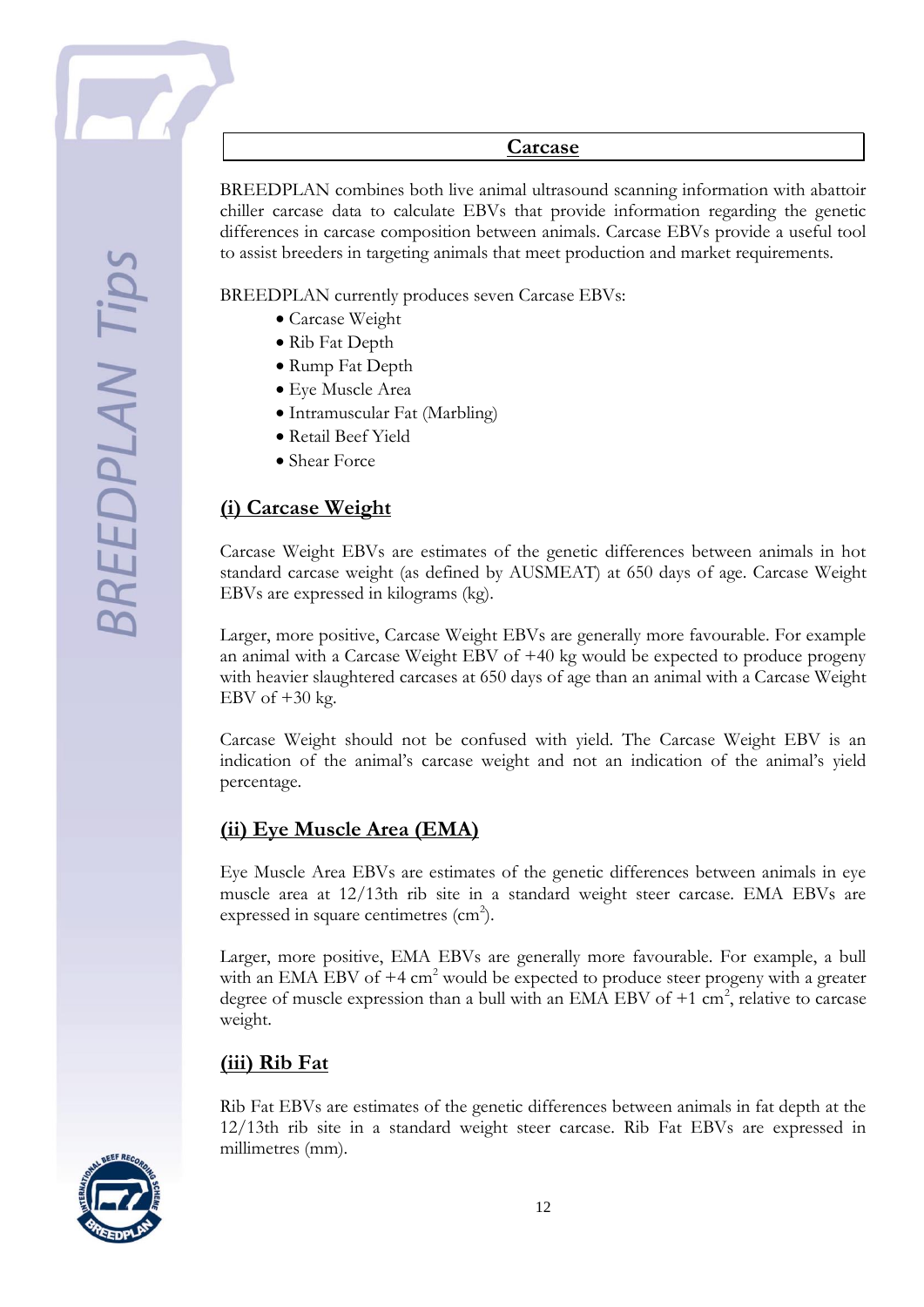**SREEDPLAN Tips** 

More positive or more negative Rib Fat EBVs may be more favourable, depending on your breeding goals relating to the finishing ability of your animals. A bull with a Rib Fat EBV of -0.4 mm would be expected to produce leaner calves than a bull with a Rib Fat EBV of +0.4 mm, relative to carcase weight.

## **(iv) Rump Fat**

Rump Fat EBVs are estimates of the genetic differences between animals in fat depth at the P8 rump site in a standard weight steer carcase. Rump Fat EBVs are expressed in millimetres (mm).

More positive or more negative Rump Fat EBVs may be more favourable, depending on your breeding goals relating to the finishing ability of your animals. A bull with a Rump Fat EBV of -0.6 mm would be expected to produce leaner calves than a bull with a Rump Fat EBV of +0.6 mm, relative to carcase weight.

Stock with positive fat EBVs are likely to produce progeny that are fatter, or more earlier maturing, on average than stock with lower or negative fat EBVs. Increasing fat depth leads to a decrease in retail beef yield, however most market specifications require a minimum fat depth. Breeders aiming to breed leaner, higher yielding cattle may select for lower fat EBVs. Breeders wishing to finish their animals earlier may tend to select animals with moderate fat EBVs. Caution should be placed on selecting for extremely low fat EBVs for replacement females as this may indicate females that are more difficult to get in calf.

Differences between Rib Fat EBVs and Rump Fat EBVs can indicate differences in fat distribution among animals.

## **(v) Retail Beef Yield (RBY)**

Retail Beef Yield (RBY) EBVs are estimates of genetic differences between animals in boned out retail beef yield in a standard weight steer carcase. RBY EBVs are reported as differences in percentage  $\frac{0}{0}$  yield.

Larger, more positive, RBY EBVs are generally more favourable. For example an animal with a RBY EBV of  $+0.9\%$  would be expected to produce progeny that would yield higher percentages of saleable beef in a standard weight steer carcase than an animal with a RBY EBV of  $+0.1\%$ .

## **(vi) Intramuscular Fat (IMF)**

Intramuscular Fat (IMF) EBVs are estimates of genetic differences between animals in intramuscular fat (marbling) at the 12/13 rib site in a standard weight steer carcase. IMF EBVs are reported as differences in percentage (%) IMF.

Larger, more positive, IMF EBVs are generally more favourable. For example an animal with an IMF EBV of +0.8% would be expected to produce progeny that would express more marbling in a standard weight steer carcase than an animal with an IMF EBV of +0.1%. For markets where marbling is important (eg. Japanese B2/B3 market, restaurant trade, MSA etc.), higher IMF EBVs can contribute significantly to carcase value.

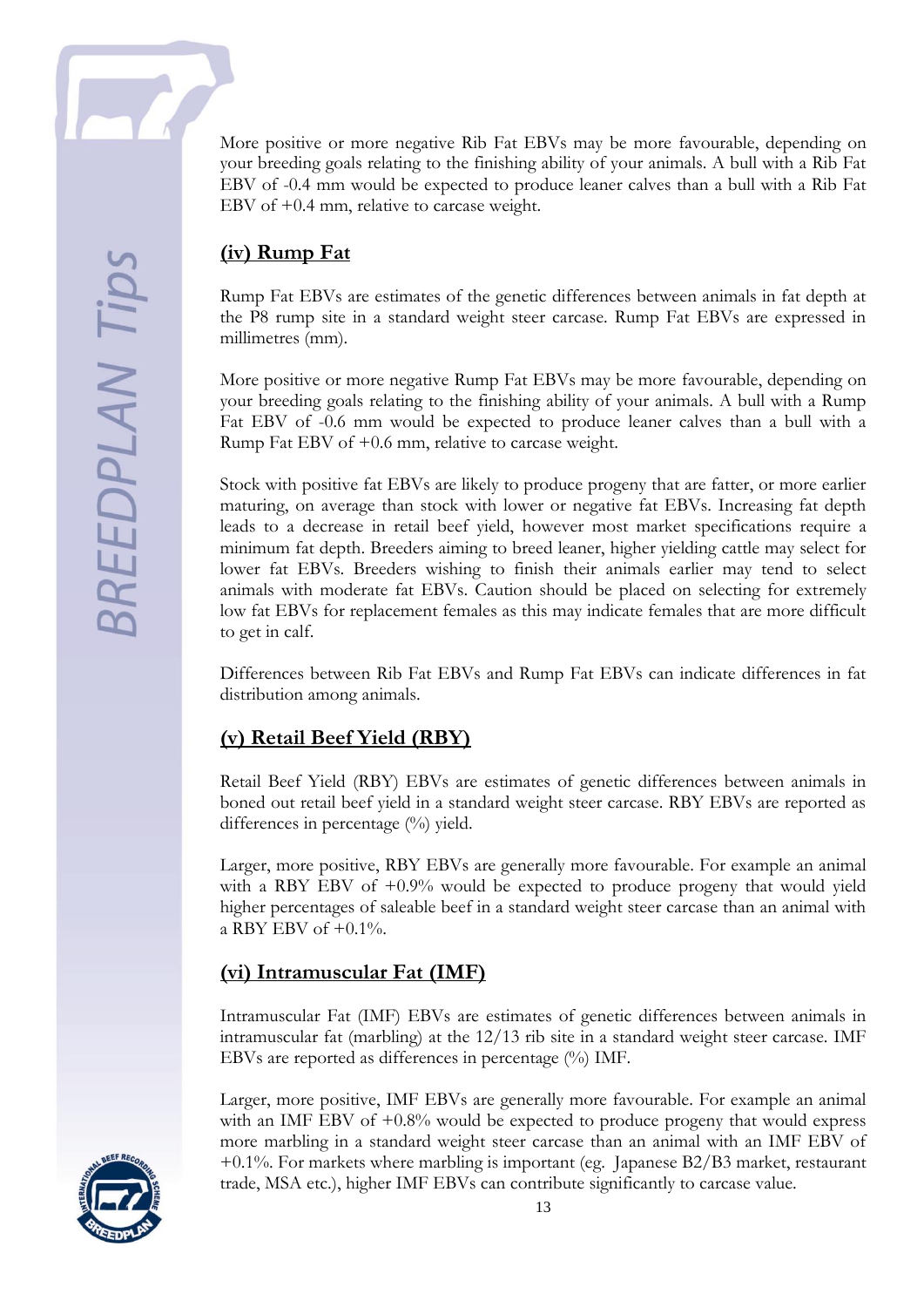## **(vii) Shear Force**

Shear Force EBVs are estimates of genetic differences between animals in meat tenderness. Shear Force EBVs are expressed as differences in the kilograms of shear force that are required to pull a mechanical blade through a piece of cooked meat and are calculated from shear force measurements (i.e. objective abattoir measures of meat tenderness), gene marker information and flight time records.

Lower, more negative, Shear Force EBVs are more favourable. That is, lower EBVs indicate that less shear force is required and hence the meat is more tender. For example, a bull with an EBV of -0.90 would be expected to on average produce progeny with meat that required a shear force of 1 kg less than a bull with an EBV of +1.10.

#### **Docility**

Docility EBVs are estimates of genetic differences between animals in temperament. Docility EBVs are expressed as differences in the percentage of progeny that will be scored with acceptable temperament (i.e. either "docile" or "restless") and are calculated from temperament scores recorded on animals using either a crush or yard test when the animals are between 60 and 400 days of age (preferably at weaning).

Docility in cattle is the way cattle behave when being handled by humans or put in an unusual environment such as being separated from the mob in a small yard. What we define as poor docility is a survival trait in the wild – fear of anything unusual and the desire to escape. In domesticated cattle it is exhibited as flightiness. Importantly, docility is a highly heritable trait and so can be improved genetically.

Higher, more positive, Docility EBVs are more favourable. For example, a bull with an EBV of +4.0% would be expected to on average produce a greater percentage of progeny that have acceptable temperament than a bull with an EBV of –2.0%.

#### **Flight Time**

Flight Time EBVs are estimates of genetic differences between animals in temperament. Flight Time EBVs are expressed as differences in the number of seconds taken for an animal to travel approximately 2.0 metres after leaving the crush and are calculated from flight time measurements that have been recorded on animals using specialised flight time equipment (see picture below).



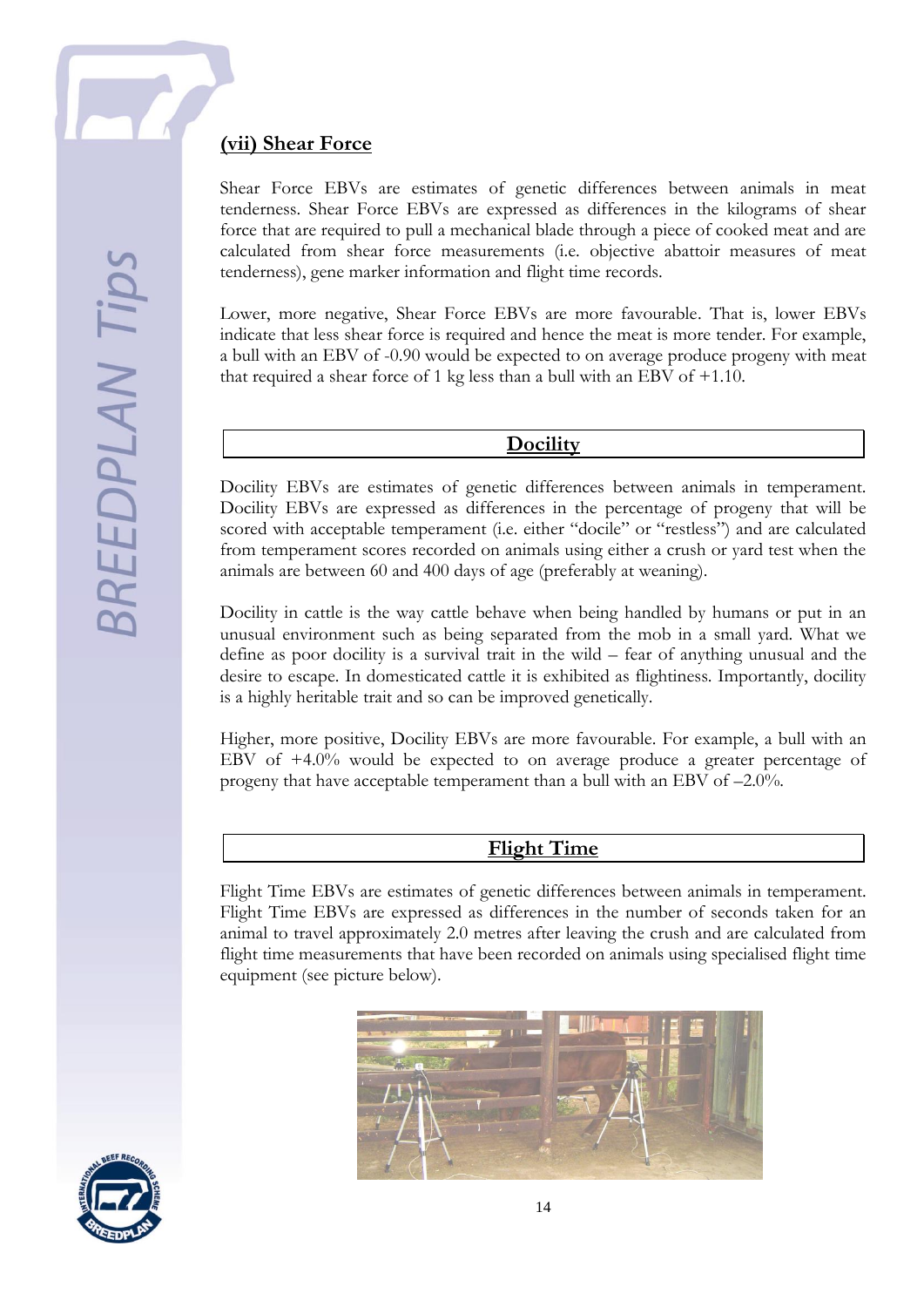Flight time is a simple, cost effective and easy to record objective measurement of temperament. Research has shown that in addition to the obvious benefits for ease of handling and management, animals with longer flight time (ie. superior temperament) also have superior meat tenderness.

Higher (ie. Longer) Flight Time EBVs are more favourable. That is, higher EBVs indicate a longer time taken to exit the crush and hence better temperament. For example, a bull with an EBV of  $+0.80$  would be expected to on average produce progeny that took 0.7 of a second longer to exit the crush than a bull with an EBV of -0.60.

#### **Net Feed Intake**

Feed efficiency is recognised as one of the most economically important production traits, both in grazing enterprises and feedlot operations. Research has shown that large variation exists in feed efficiency between animals, and that a proportion of this variation is due to genetic differences.

BREEDPLAN produces two EBVs relating to feed efficiency - Net Feed Intake (Post Weaning) & Net Feed Intake (Feedlot Finishing). Both EBVs are calculated from information collected in feed efficiency trials. Whilst there is a positive relationship between the two EBVs, some animals do rank differently for feed efficiency in the two different scenarios.

## **(i) Net Feed Intake (Post Weaning)**

NFI-P EBVs are estimates of genetic differences between animals in feed intake at a standard weight and rate of weight gain when animals are in a growing phase. For example, animals placed in a feedlot post weaning. NFI-P EBVs as expressed as kilograms (kg) of feed intake per day.

Lower, or more negative, NFI-P EBVs are more favourable. For example, a bull with a NFI-P EBV of –0.7 kg/day would be expected to produce progeny that eat less feed per day than the progeny from a bull that has a NFI-P EBV of  $+0.5 \text{ kg/day}$  (when the progeny are of similar weight, are growing at a similar rate, and are in a growing phase).

## **(ii) Net Feed Intake (Feedlot Finishing)**

NFI-F EBVs are estimates of genetic differences between animals in feed intake at a standard weight and rate of weight gain when animals are in a feedlot finishing phase. NFI-F EBVs as expressed as kilograms (kg) of feed intake per day.

Lower, or more negative, NFI-F EBVs are more favourable. For example, a bull with a NFI-F EBV of –0.6 kg/day would be expected to produce progeny that eat less feed per day than the progeny from a bull that has a NFI-F EBV of  $+0.8 \text{ kg/day}$  (when the progeny are of similar weight, are growing at a similar rate, and are in a feedlot finishing phase).